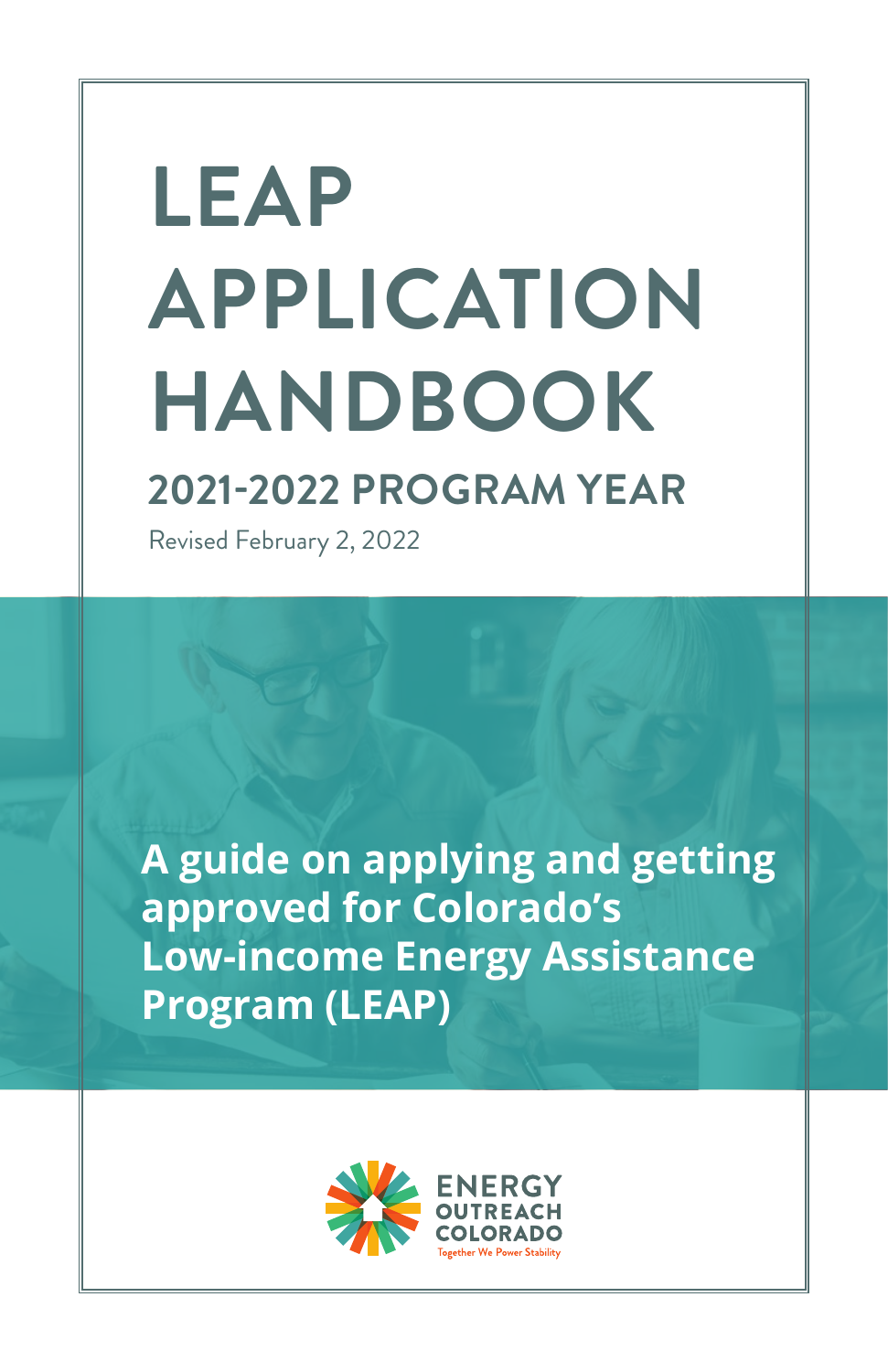



Colorado's Low-Income Energy Assistance Program (LEAP) is a federally funded program administered by the state of Colorado that helps Coloradans pay a portion of their winter home heating costs.

COLORADO **Department of Human Services** 

This booklet was prepared by Energy Outreach Colorado, a non-profit organization that leads a network of industry, state and local partners to Support, Stabilize and Sustain Coloradans to afford their energy needs.

Information here is presented as accurately as possible. For any questions or more information, please visit the state LEAP website at [cdhs.colorado.gov/leap](https://cdhs.colorado.gov/leap) or call the HEAT HELP line at 1-866-432-8435.

# TABLE OF **CONTENTS**

| Why Apply for LEAP?                                      | Page 2      |
|----------------------------------------------------------|-------------|
| Who is Eligible for LEAP?                                | Page 3      |
| <b>Required Documents</b>                                | Page 4      |
| How to Apply for LEAP                                    | Page 5      |
| <b>County Mailing &amp; Email Addresses</b>              | Page 6      |
| <b>Filling out the Application</b>                       | Page 7 - 10 |
| Information for Undocumented Applicants          Page 11 |             |
| Follow-up after Submitting Application                   | Page 12     |
| <b>After LEAP Approval</b>                               | Page 12     |
| <b>Additional Assistance</b>                             | Page 13     |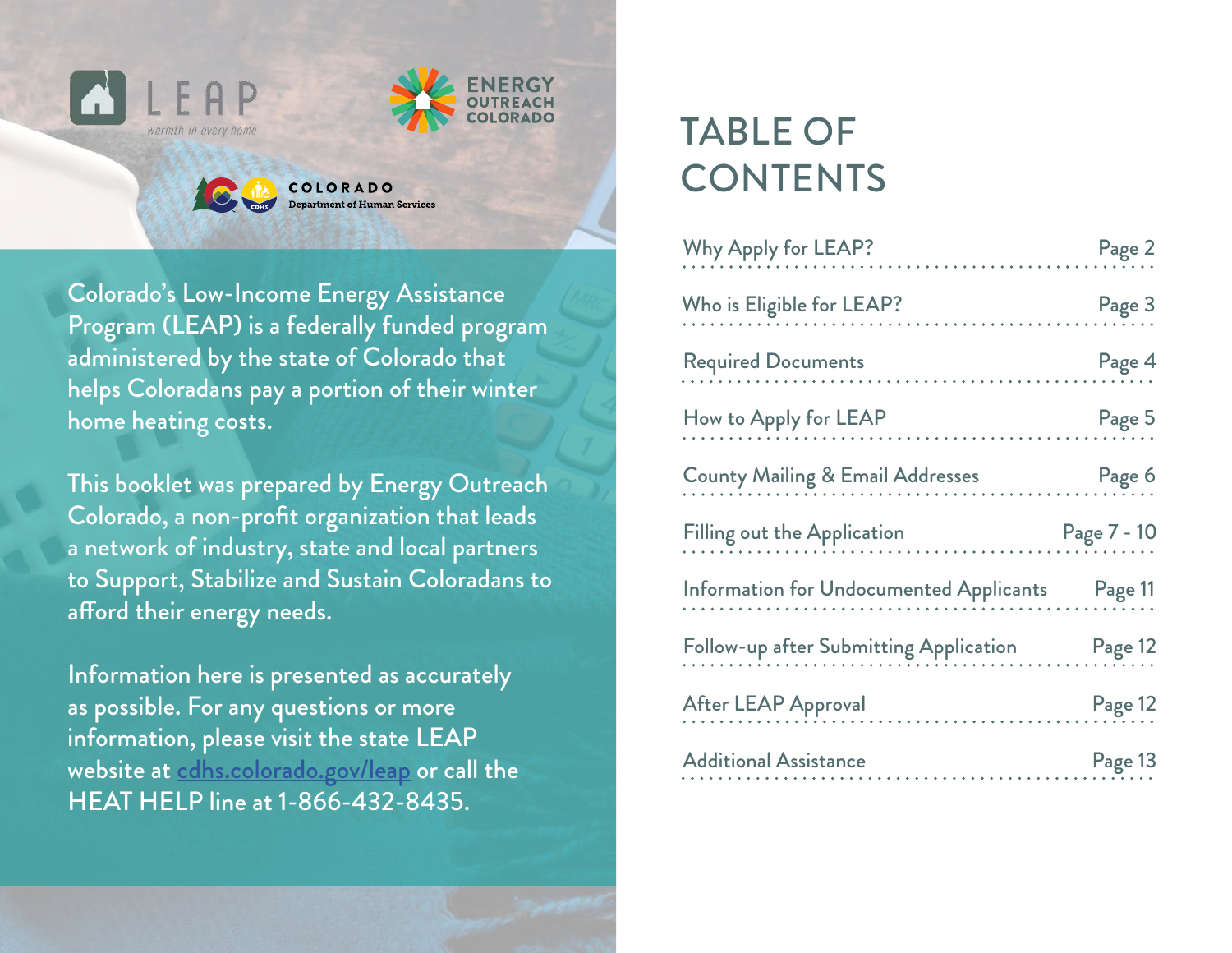### WHY APPLY FOR LEAP?

Every year, thousands of Colorado families struggle to keep their homes safe and warm. The Low-income Energy Assistance Program (LEAP) gives Colorado families up to a **\$1000 credit each year** on home heating bills.

**For the 2021-2022 season, LEAP is also paying past due electric, heating, and water bills for those who apply early and submit an extra form (included with your mailed application or found under "Arrearage Program" tab on the LEAP website: [cdhs.colorado.gov/leap.](https://cdhs.colorado.gov/leap)**

If you are approved for LEAP, you are also eligible for other programs that can help make sure your home is safe and warm.



**Weatherization Assistance Program (WAP): Free insulation, weatherization, and appliances to help your home use less energy and pay lower bills.** 

**Call 303-866-2100 for more information.**



**Crisis Intervention Program (CIP): Free furnace repair or replacement for those in an emergency who are without heat.** 

**Call 1-855-4-MY-HEAT (1-855-469-4328) to apply.**

# WHO IS ELIGIBLE FOR LEAP?

You are eligible for LEAP if:



**2**

You pay home heating costs to an energy provider, fuel dealer, or as part of your rent\*



At least one member of your household is a permanent legal resident or citizen of the US & resident of Colorado



You can provide proof of your or your household member's lawful presence in the US



The total monthly income of all members of your household is not larger than what is shown in the table below.

| <b>HOUSEHOLD SIZE**</b> | <b>MAX MONTHLY INCOME</b> |
|-------------------------|---------------------------|
|                         | \$2759                    |
| $\overline{2}$          | \$3608                    |
| 3                       | \$4457                    |
| ◢                       | \$5306                    |
| 5                       | \$6155                    |
| 6                       | \$7003                    |
|                         | \$7163                    |
| 8                       | \$7322                    |
| Each additional member  | <b>Add \$159</b>          |

\*If your heat is included in your rent AND you are in subsidized housing, you may not be eligible for LEAP. Call 1-866-432-8435 with questions.

\*\*Household size only includes people who live with you and who you support financially (like a spouse, child, or other dependent family members)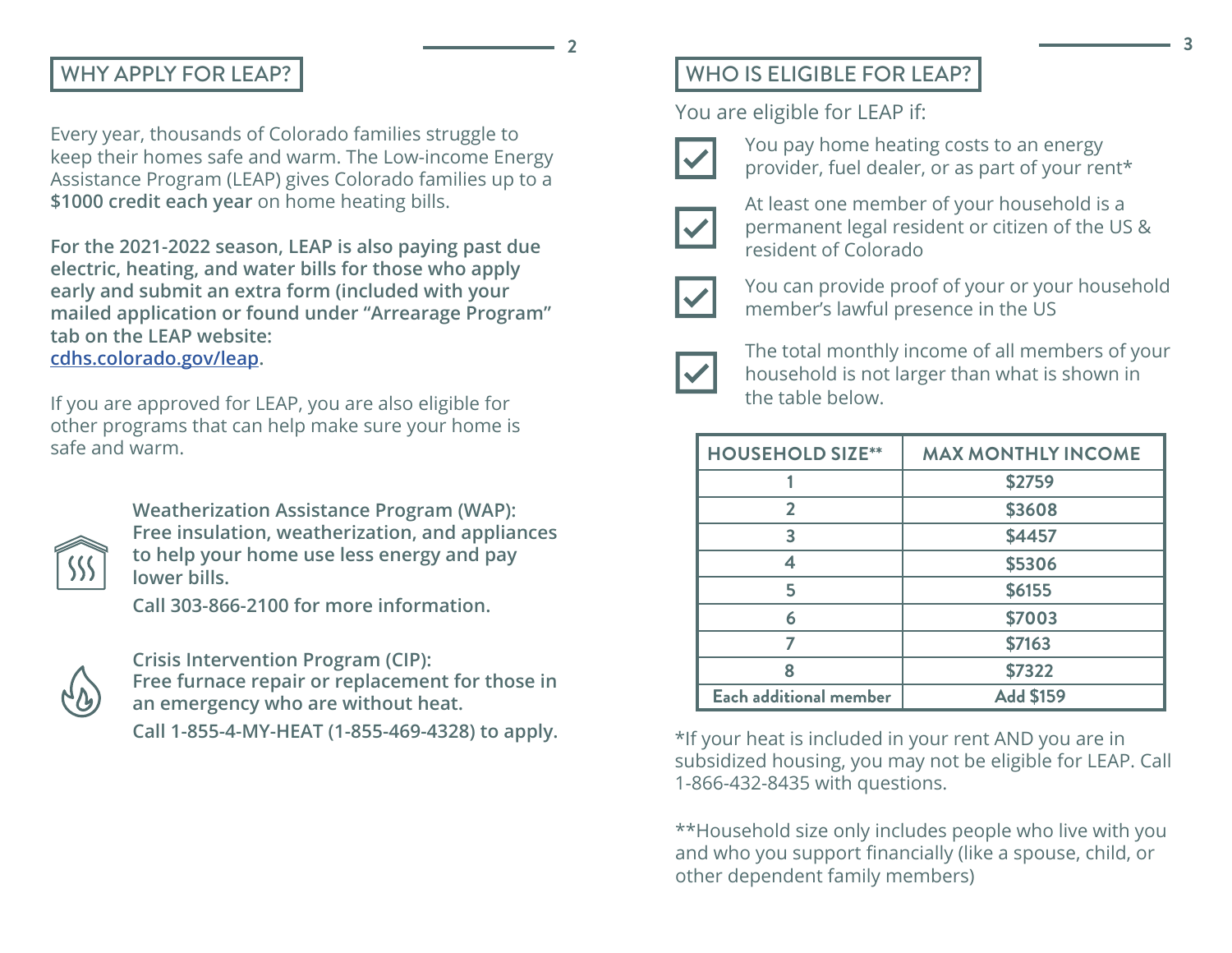# DOCUMENTS REQUIRED

<u>E</u>

**Completed LEAP application** with all questions answered and signatures in 2 places (on page 3 with proof of legal status in US, and on the bottom of page 4, the back of the application)

 $\left| \bullet \right|$ 

**Clear copy or photo of the applicant's valid photo ID** (if the applicant is a citizen or legal

resident of the US). Choose from the list below:

- **V** Colorado Driver's License or ID card
- US Military Card, or Military Dependent's card
- US Merchant Mariner Card
- Native American Tribal Document
- Any other document listed on  $\overline{\vee}$ [CO Dept of Revenue](https://dmv.colorado.gov/sites/dmv/files/documents/DR2300A_2021.pdf) website

**Proof of income from all members of your household from the last month** - this includes copies or photos of last 4 pay stubs, copies of award letters from other assistance programs, and copies of loan paperwork

 $\left|\frac{\text{max}}{\text{max}}\right|$ 

 $=$ sl

**If you are self-employed:** include a profit/ statement and make copies or take photos of receipts for all expenses claimed on profit & loss statement for the month before you apply.

 $\begin{tabular}{|c|c|} \hline $\circ$ & $\circ$ \\ \hline $\mathbb{I} \times \mathbb{I} \end{tabular}$ 

**If you pay heat directly to utility (like Xcel, Black Hills, Atmos Energy, etc):** Copy or photo of your most recent heating bill showing utility company name, address, and your account numbers

OR



**If heat is included in your rent:** Copy or photo of your most recent rent receipt that shows heat is included

# HOW TO APPLY FOR LEAP

LEAP season is typically **November 1 to April 30** of each year. If you are new to applying to LEAP, you can begin your application starting on November 1.

There is no automatic enrollment in LEAP, so you will need to apply each year to receive your LEAP benefit and save money on your heating bills.



**4**

from the LEAP website (**[cdhs.colorado.](https://cdhs.colorado.gov/leap) [gov/leap](https://cdhs.colorado.gov/leap))** or request a mailed application by calling **1-866-HEAT-HELP (1-866-432- 8435).** Mail your application and supporting documents to your county's mailing address (see Pg 5 of this handbook for a list of county mailing addresses).

**Mail:** Download and print a pdf application

**Email:** Attach a scan or photo of your application and your supporting documents to an email and send to your county's email address (see Pg 5 of this handbook for a list of county email contacts).



**Online:** Apply through the Colorado PEAK website (**[colorado.gov/peak](https://peak--coloradopeak.force.com/peak/s/peak-landing-page?language=en_US)**).

**Phone:** Call **1-866-HEAT-HELP (1-866-432- 8435)** and ask to apply over the phone. This is the best option if you have a shut-off notice and need immediate assistance.

**5**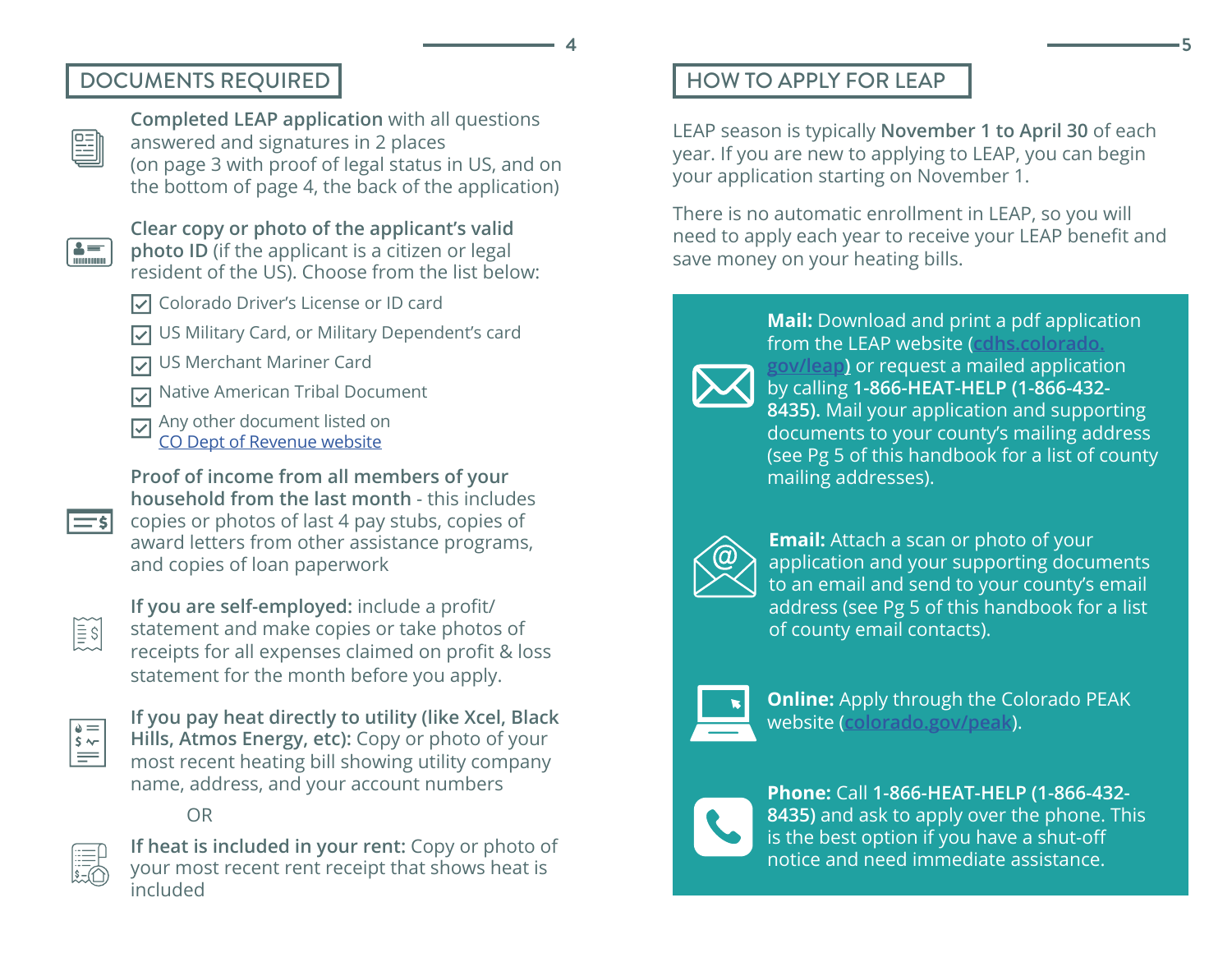#### COUNTY ADDRESSES

| <b>COUNTY</b>                | <b>MAILING ADDRESS</b>                                | <b>EMAIL ADDRESS</b>              |
|------------------------------|-------------------------------------------------------|-----------------------------------|
| Adams                        | LEAP, 11860 Pecos Street<br>Westminster, CO 80234     | leap@adcogov.org                  |
| Alamosa                      | <b>LEAP, P.O. Box 1310</b><br>Alamosa, CO 81101       | cdhs_leap_program@<br>state.co.us |
| Custer                       | LEAP, P.O. Box 929<br>Westcliffe, CO 81252            | cdhs_leap_program@<br>state.co.us |
| <b>Dolores</b>               | <b>LEAP, P.O. Box 485</b><br>Dove Creek, CO 81324     | cdhs_leap_program@<br>state.co.us |
| Mineral                      | LEAP, P.O. Box 40<br>Del Norte, CO 81132              | cdhs_leap_program@<br>state.co.us |
| Montrose                     | LEAP, 1845 S. Townsend Ave.<br>Montrose, CO 81401     | cdhs_leap_program@<br>state.co.us |
| Otero                        | LEAP, 13 W 3rd #102<br>La Junta, CO 81050             | ocdhs@oterogov.org                |
| Pueblo                       | LEAP, 320 W. 10th St. Ste 207<br>Pueblo, CO 81003     | dssleap@<br>pueblocounty.us       |
| Rio Grande                   | LEAP, P.O. Box 40<br>Del Norte, CO 81132              | cdhs_leap_program@<br>state.co.us |
| All Other<br><b>Counties</b> | LEAP, P.O. Box 39200<br>Colorado Springs, CO<br>80949 | leaphelp@<br>goodwillcolorado.org |

### FILLING OUT THE APPLICATION

**6**

The LEAP application must be filled out fully and accurately to be approved. Pay special attention to the areas highlighted below and all areas in **RED** in the application. Sign in both areas 8 and 11, and attach all required documents.



**7**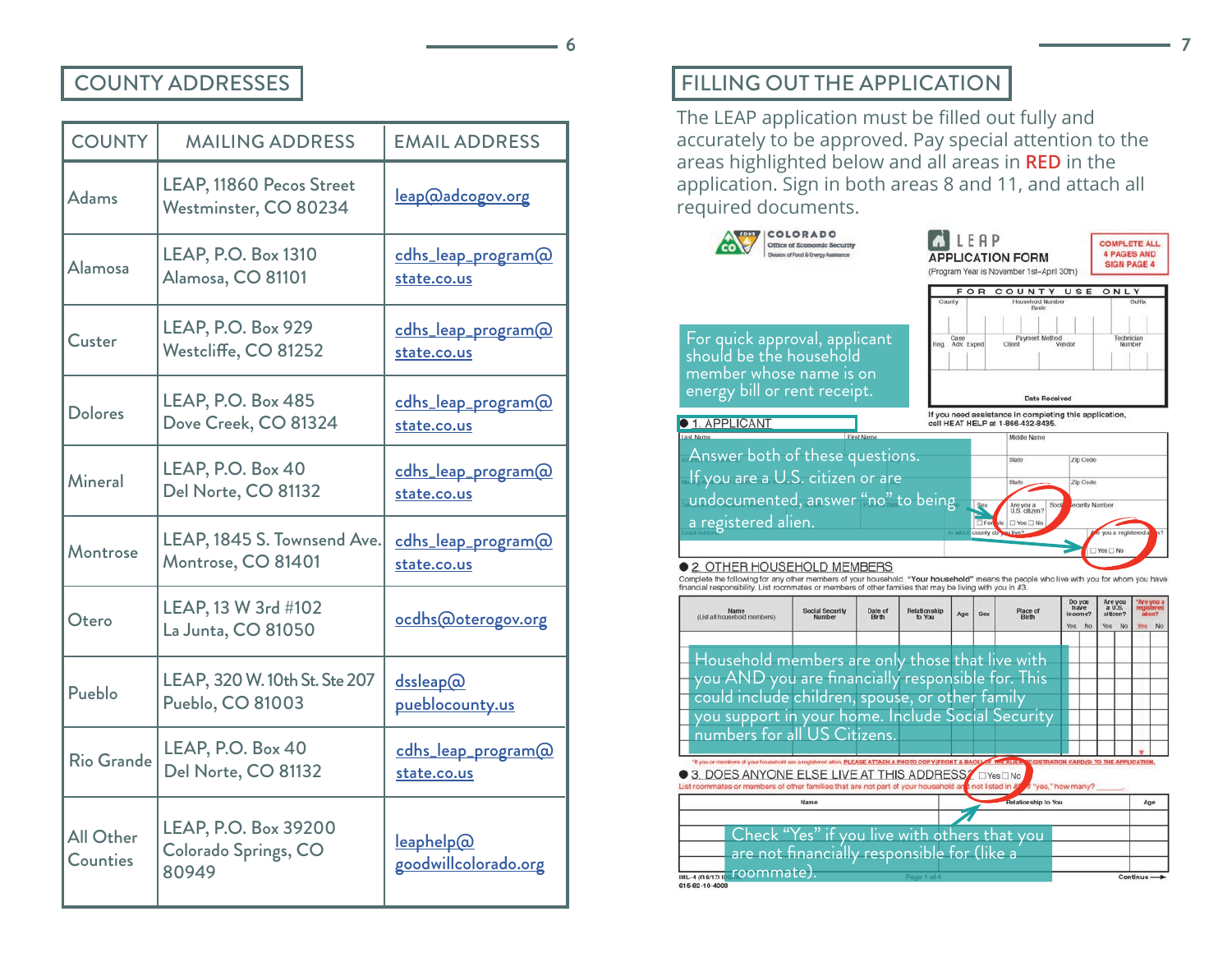| Who Receives It?                                                                                              | How Often Paid? | Gross Monthly<br>Amount | <b>Employer Name</b> | Initial this box that you have<br>attached copies of pay stubs<br>for at least the 4 weeks prior<br>to the date of application                                |
|---------------------------------------------------------------------------------------------------------------|-----------------|-------------------------|----------------------|---------------------------------------------------------------------------------------------------------------------------------------------------------------|
|                                                                                                               |                 |                         |                      |                                                                                                                                                               |
| B. Does anyone in your household have self-employment work income? (Includes baby sitting, etc. El Yes El No. |                 |                         |                      |                                                                                                                                                               |
| Make sure you answer all Yes/No                                                                               |                 |                         | <b>Employer Name</b> | Initial this box that you<br>have attached copies of<br>self-employment profit<br>and loss statement for the<br>month previous to your date<br>of application |

C. Does anyone in your household have non-work income (which includes any public assistance programs) as listed be Social Security income (SSA); Supplemental Security Income (SSI); Supplemental Security Disability Income (SSDI); Coloras

Codia Age Pension (OAP); Ald to the Needy Disabled (AND); child support; alimony/spousal maintenance; veteran's disability; Unemployment<br>Compensation benefits; Workers Compensation/disability or sick benefits; pensions or

| Who Receives It?                                                                                   | How Often Paid? | <b>Gross Monthly</b><br>Amount | Type of Non-Work Income<br>as Listed Above | Initial this box that you<br>have attached copies of<br>award letters for the month<br>previous to your date<br>of application |
|----------------------------------------------------------------------------------------------------|-----------------|--------------------------------|--------------------------------------------|--------------------------------------------------------------------------------------------------------------------------------|
|                                                                                                    |                 |                                |                                            |                                                                                                                                |
|                                                                                                    |                 |                                |                                            |                                                                                                                                |
| D. Did you pay your expenses by a loan last month or a gift from a friend or relation $27 \pm 200$ |                 |                                |                                            | les, provide a loan repayment schedule.                                                                                        |
| If a loan, what date did you receive the money?                                                    |                 |                                | How such is the total loan?                |                                                                                                                                |
| What date do you begin repaying the loan?                                                          |                 |                                | How much money per month?                  |                                                                                                                                |
| If a gift(s) from a friend or relative, what date did you receive the money?                       |                 |                                | How much was the gift?                     |                                                                                                                                |

How did you pay for these following costs if your household income does not cover your basic living expenses?

Rent:

#### **.** 5. LIVING ARRANGEMENTS

Check (v') the item that best describes the dwelling where you currently live and are applying for assistance.

| House/Modular Home<br>Duplex/Triplex/Fourplex | Rooming/Boarding House<br>Hotel/Motel | Fraternity or Sorority House<br>Rehabilitation Center | Cabin<br>$\Box$ Camper |
|-----------------------------------------------|---------------------------------------|-------------------------------------------------------|------------------------|
| □ Townhouse                                   | Car/Van/Bus                           | Correctional Facility                                 | 5th Wheel              |
| Apartment/Condominium                         | Group Home                            | Nursing Home/Residential Care Facility                | <b>ORV</b>             |
| Mobile Home                                   | Dormitory                             | Other Dwelling, Please Specify:                       |                        |

Utilities:

Do you rent?  $\Box$  Yes. If yes, what is your monthly rent?  $\Im$ 

Do you have a mortgage payment? [] Yes.

If yes, what is the monthly mortgage payment? \$ : or, do you own your dwelling outright? I Yes

Do you pay a lot or space rental amount?  $\Box$  Yes. If yes, what is your monthly space rent payment? \$

#### What is the name and phone number of your apartment complex?

#### ● 6. SUBSIDIZED HOUSING

Do you live in Section 8, public housing, or do you receive a subsidy to pay your rent P □ Yes □ No Page 2 of 4

Make sure you check the correct box here or your application will be denied. Living in Section 8 or public housing does not disqualify you from assistance.

## APPLICATION PAGE TWO  $\parallel$  application page three

**8**

| If yes, check type of emergency below and attach a copy of the notice from your energy provider:<br>□ Already disconnected. Disconnect Date:<br>□ Received disconnect notice but not yet disconnected. Date disconnect scheduled: |                                                                                                                                                                                                                                                       |
|-----------------------------------------------------------------------------------------------------------------------------------------------------------------------------------------------------------------------------------|-------------------------------------------------------------------------------------------------------------------------------------------------------------------------------------------------------------------------------------------------------|
|                                                                                                                                                                                                                                   |                                                                                                                                                                                                                                                       |
|                                                                                                                                                                                                                                   |                                                                                                                                                                                                                                                       |
|                                                                                                                                                                                                                                   | □ Propane tank empty or are you out of a bulk fuel such as wood, fuel oil, etc.? Amount needed for minimum delivery: \$                                                                                                                               |
| □ Propane tank at 20% or below. Amount needed for minin                                                                                                                                                                           |                                                                                                                                                                                                                                                       |
|                                                                                                                                                                                                                                   | <u>you have a disconnect notice, or</u>                                                                                                                                                                                                               |
| Check $(\checkmark)$ the main fuel used to heat (not light) your residence                                                                                                                                                        | have been disconnected, check this                                                                                                                                                                                                                    |
| □ Natural Gas □ Propane □ Electricity □ Wood □ Coa                                                                                                                                                                                | box & fill in this section to speed up                                                                                                                                                                                                                |
| LEAP cannot assist or provide a benefit for any type of po                                                                                                                                                                        | your application. For fastest service,                                                                                                                                                                                                                |
| Check $(\checkmark)$ the way in which the heat (not light) is paid for at yo                                                                                                                                                      | $1 - 866 - 432 - 8435$ and tell them                                                                                                                                                                                                                  |
| □ I pay heating costs directly to a utility company or fuel de                                                                                                                                                                    |                                                                                                                                                                                                                                                       |
| Name of fuel provider:                                                                                                                                                                                                            | you are in an emergency.                                                                                                                                                                                                                              |
| If your electricity is supplied by a different company, please provide:                                                                                                                                                           |                                                                                                                                                                                                                                                       |
| Electric company name:                                                                                                                                                                                                            | Account number:                                                                                                                                                                                                                                       |
|                                                                                                                                                                                                                                   | If your heat bill is in someone else's name, provide name and address of that person and their relationship to you.                                                                                                                                   |
| Address:<br>Name:                                                                                                                                                                                                                 | Relationship:                                                                                                                                                                                                                                         |
| Explain why your heat bill is in their name:                                                                                                                                                                                      |                                                                                                                                                                                                                                                       |
|                                                                                                                                                                                                                                   | □ Heat is included in my rent. (If so, attach a copy of the most recent rent receipt that already shows heat is included.)                                                                                                                            |
| $\square$ Someone other than a member of my household pays my heating costs.<br>Provide name and address of that person and their relationship to you.                                                                            |                                                                                                                                                                                                                                                       |
| Name:                                                                                                                                                                                                                             | Address:<br>Relationship:                                                                                                                                                                                                                             |
| Explain why they pay your heat bill:                                                                                                                                                                                              |                                                                                                                                                                                                                                                       |
| 8. VERIFICATION OF LAWFUL PRESENCE<br>following VALID identifications must be provided:<br>1. A Colorado Driver License; or, a Colorado Identification Card; or,                                                                  | State law requires applicants for LEAP to provide additional documents with each LEAP application. A READABLE COPY of one of the                                                                                                                      |
| 2. A United States military card or, military dependant's card; or,                                                                                                                                                               |                                                                                                                                                                                                                                                       |
|                                                                                                                                                                                                                                   |                                                                                                                                                                                                                                                       |
| 3. A United States Merchant Mariner card; or.                                                                                                                                                                                     |                                                                                                                                                                                                                                                       |
| 4. A Native American Tribal document.                                                                                                                                                                                             |                                                                                                                                                                                                                                                       |
|                                                                                                                                                                                                                                   | 5. Any other document authorized by rules adopted by the Colorado Department of Revenue (DOR).                                                                                                                                                        |
| <b>AFFIDAVIT</b>                                                                                                                                                                                                                  | IN ADDITION: The applicant for LEAP must also correctly complete, sign and date the Affidavit located below.<br>For more information regarding Lawful Presence law and requirement please go to the DOR web site at: http://www.colorado.gov/revenue. |

If the applicant is a citizen, a legal resident, or lawfully present in the United States, be sure to sign and date here. If applicant is not legally present, see more information on page 10 of this handbook.

 $\text{Continue} \longrightarrow$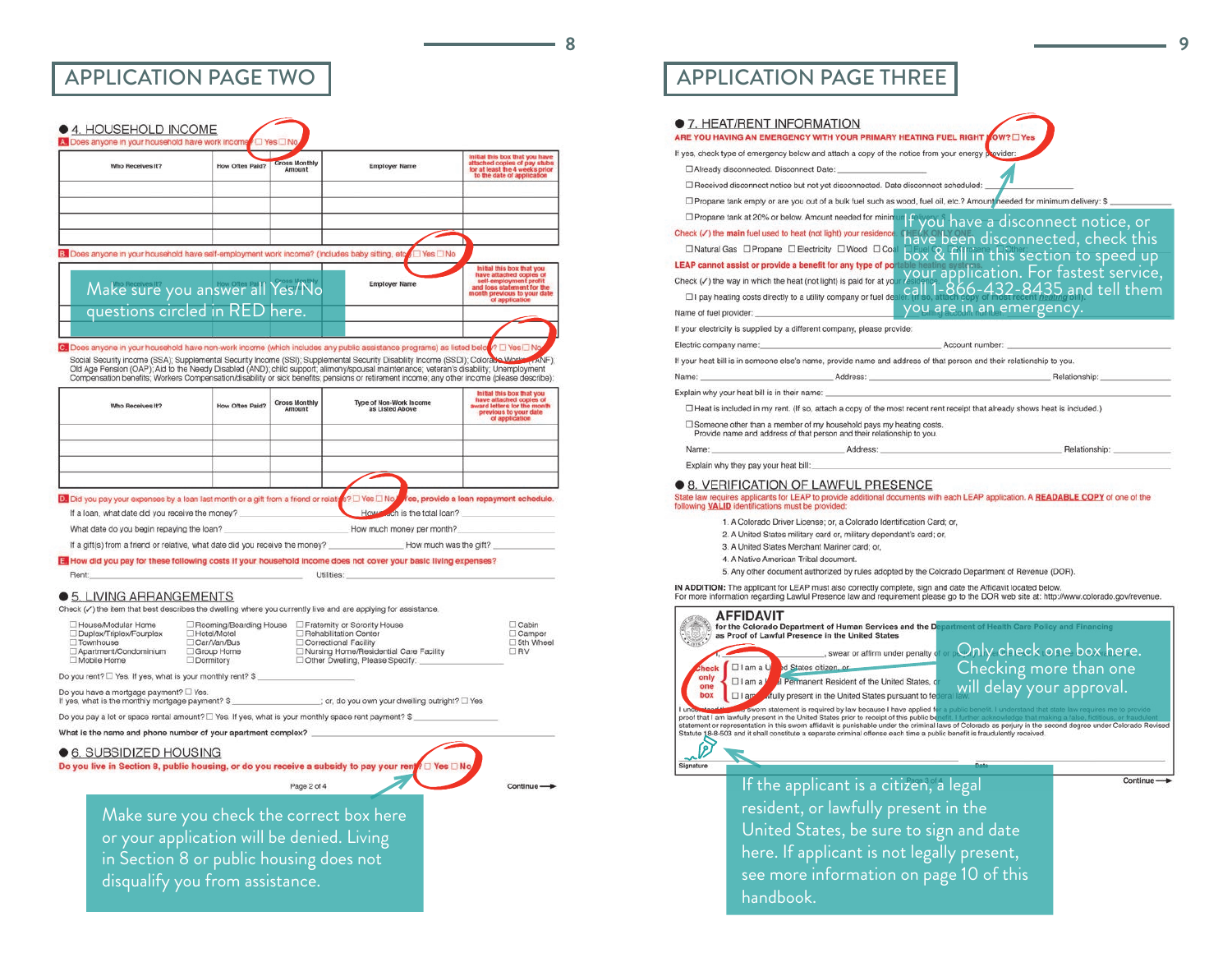#### APPLICATION PAGE FOUR

#### **9. ADDITIONAL INFORMATION**

Information reported in this section will not be used to determine your eligibility for LEAP or your payment level. This information will only be used for statistical information.

**10**

Check (V) here if any member of your household is: [ Handicapped. [ Disabled or a [ ] Veteran

Race of applicant: [ Hispanic | White | Black or African American | American Indian or Alaska Native | Asian □ Native Hawaiian or Other Pacific Islander □ Other

I learned about LEAP from the following source (check only one):

| □ 1-866-HEAT-HELP (432-8435)<br>Friend<br><b>ELEAP</b> Poster<br>Newspaper<br>Heating Company<br><b>Badio</b><br><b>ILEAP</b> Website<br>Received Application in Mail | Senior Center<br>Billboard<br><b>Bus Benches</b><br>Television | Social Services Office<br>PEAK Website<br>Cther |
|-----------------------------------------------------------------------------------------------------------------------------------------------------------------------|----------------------------------------------------------------|-------------------------------------------------|
|-----------------------------------------------------------------------------------------------------------------------------------------------------------------------|----------------------------------------------------------------|-------------------------------------------------|

#### **. 10. CONSENT TO DISCLOSE CUSTOMER DATA**

The Colorado LEAP office' Heat Help Line: (866) 432-8435

(please refer to the LEAP website for a list of affiliated agencies that may provide you with assistance: www.colorado.gov/cdhs/LEAP) is requesting that you authorize your utility service provider to disclose the following information to the LEAP office:

- · Your utility account payment history and other account details, such as utility charges, payment history, past due amounts, pending deposits, current shut-off due dates or disconnection, current life support status, payment arrangements, and history of energy assistance payments.
- + Your general energy usage data for up to twenty-four months (at no greater level of detail than monthly totals), which is customer-specific information that is collected from your  $\Box$  Electric  $\Box$  Natural Gas utility meter by your utility service provider.

The LEAP office will use this information to help determine your eligibility for and assist you in applying to participate in energy assistance programs. If you authorize the disclosure, it will start on the date you sign this application and end when you terminate your participation in the relevant energy assistance program. You have a right to receive a copy of this form

Please note that:

- · You are not required to authorize your utility service provider to disclose your customer data
- · Your decision not to authorize the disclosure will not affect your utility services.
- · Your utility service provider may not disclose your customer data except (1) if you authorize the disclosure, (2) to contracted agents that perform services on behalf of the utility, or (3) as otherwise permitted or required by laws or regulations.
- + Your utility service provider will have no control over the data disclosed pursuant to this consent, and will not be responsible for monitoring or taking any steps to ensure that the LEAP office maintains the confidentiality of the data or uses the data as authorized by you
- Pursuant to section 26-1-114, C.R.S., LEAP will not disclose any private applicant information except for the purpose of administering public assistance as defined by State and Federal laws and regulations.

\* LEAP is the Colorado Low-Income Energy Assistance Program administered by the Colorado Department of Human Services and LEAP's affiliate

#### **11. SIGNATURE AND CONSENT**

By signing below I understand, I acknowledge and agree that:

- 1. If I am contacted by weatherization, my refusal to permit weatherization of my home may result in denial of LEAP benefits.
- 2. My Social Security Number will be used to request and exchange information with other agencies as part of the eligibility verification process.
- 3. The Colorado Department of Human Services (CDHS) may use my Social Security Number to get wage data, amount of unearned income, child support case and payment disbursement records, interest income, Social Security benefits, pensions, ralitoad retirement, or veteran's benefits.<br>As part of the eligibility verification process, the CDHS has my permission to
- 4. I am the customer of record, the customer's authorized agent, or an authorized third party for the utility service account identified in this application, and I authorize my utility service provider to disclose my customer data as specified in section 10 of this application.
- 5. You may terminate your consent to the disclosure of your customer data by your utility service provider to the LEAP office at any time by sending a written request with your name and service address to your utility service provider identified in section 7.
- 6. If LEAP repairs or replaces my heating system and I refuse to allow access to my dwelling for the purposes of completing the service (including but not limited to government inspections required by law) this refusal may result in denial of all benefits.
- 7. It is a crime to lie on the application or to take benefits that I know my family and I are not eligible to receive and I may be subject to criminal prosecution for knowingly providing false information. Giving false information may be punished by a fine of up to \$250,000 or a jail term of up to 20 years, or both.
- 8. A person found guilty of committing fraud cannot get LEAP assistance for one year for the first offense, two years for the second offense, and permanently following a third offense



#### UNDOCUMENTED APPLICANTS

You are eligible for LEAP as long as **one** member of the household is a citizen or legal resident. If the legal resident or citizen is over 18, they should apply for LEAP. If all citizens and legal residents are under 18, a non-documented adult should be listed as the applicant.

Non-documented applicants should check the NO box for "Are you a US Citizen" and "Are you a registered alien" in Section 1 of the application.

#### **List all household members in Section 2 of the application.**

Check the boxes about their citizenship and registered alien status and list all Social Security numbers of all US citizens and permanent residents. Include copies of the minor's residency papers in your application, if they are available.

**In section 8, page 3** of the LEAP application, the undocumented applicant should NOT check any box claiming legal status, and applicant should NOT sign in this area. The applicant MUST still sign the application on the bottom of Page 4.

Every applicant must include income information for all household members, no matter their legal status. If a household member who makes income is undocumented, their income will be counted in the total household income, but they will not be counted as a member of the household for the income limits.

For instance, if a household contains 2 undocumented adults (who each earn income) and 2 children who are US citizens, the household size for determining LEAP eligibility would be 2, and not 4. Therefore, the adults in the house must make less than \$3608 each month (based on the chart on page 3 of this handbook).

**For any questions, please call HEAT HELP (1-866-432-8435).**

**11**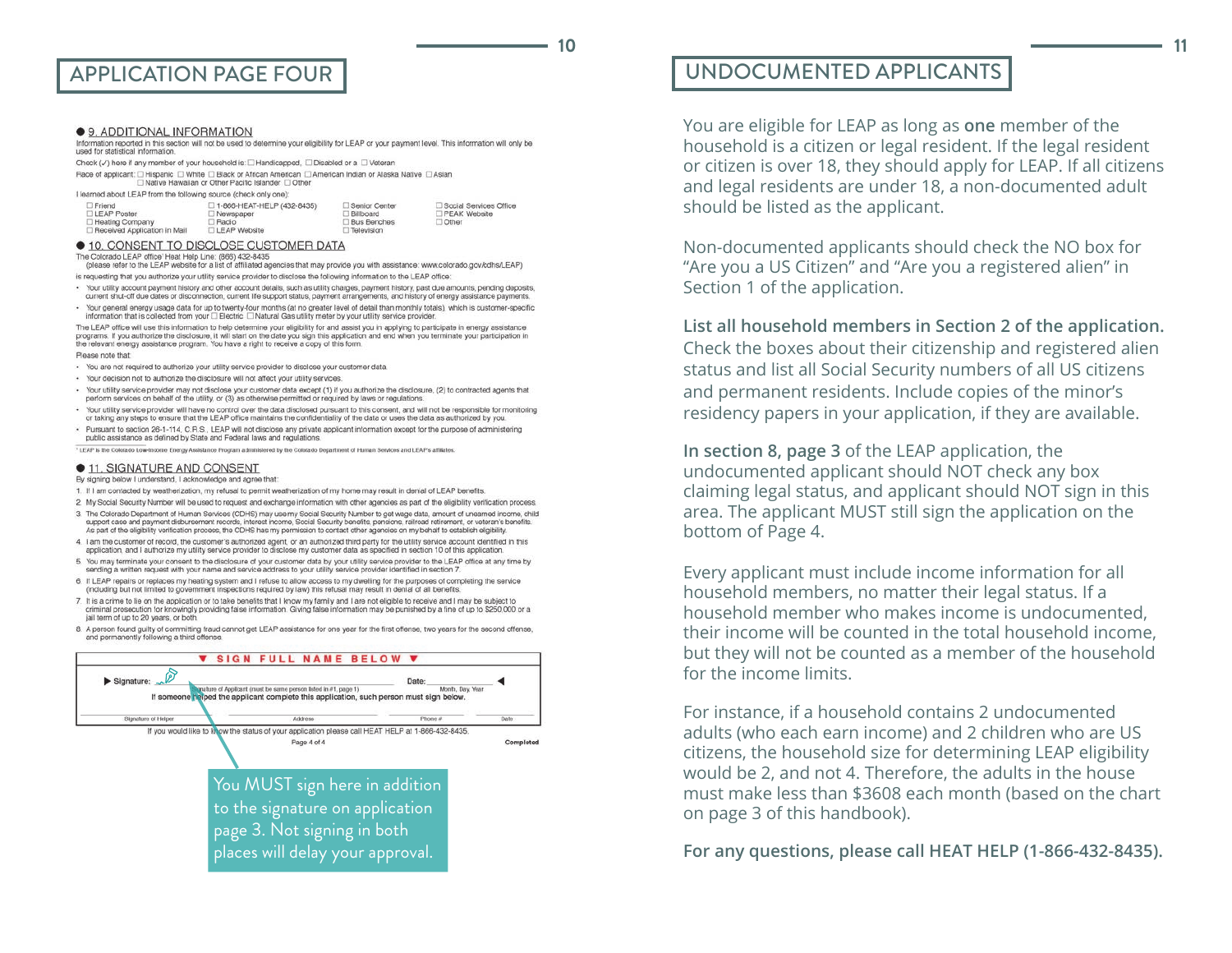#### AFTER SUBMITTING APPLICATION

It will take about **10-25 days to receive approval for LEAP**  after submitting your application and other documents.

**If you have had your service shut-off or are out of fuel**, approval can be quicker, but make sure you have selected the "YES" box in Section 7 of your application.

If any part of your application is incomplete, LEAP will mail you a follow-up letter requesting further information and. **This does NOT mean you are denied, but you MUST provide the documents requested in order to receive approval.** For quickest response, email images or scans or your requested documents to your county's office (email addresses for each county are listed on page 5 of this handbook).

**Call 1-866-432-8435 at any time to check the status of your LEAP application.** 

# AFTER LEAP APPROVAL

LEAP will send you a letter explaining that you have been approved and will explain where the funds will be sent.

Most of the time, the funds will be transferred directly to your utility company where it will be used to pay down previous balances, and monthly balances until funds are fully used.

If your heat is included in your rent, you will likely receive the benefit on an EBT card.

You will be mailed a new LEAP application the October after you receive LEAP. You can return this application and supporting paperwork as soon as possible and get a jump on approval for next LEAP season.

### ADDITIONAL BILL ASSISTANCE

#### **2021 - 2022 LEAP Extra Funding** - **Water & Electric**

Do you have past due water, electric or heat bills? This season only, LEAP has extra funds to pay these bills.

There is an extra form included with LEAP applications this year that asks for past due bill information. This form will be included with mailed applications, or can be found on the LEAP website ([cdhs.colorado.gov/leap](https://cdhs.colorado.gov/leap)) under the "Arrearage Program" tab.

Submit this form along with copies of past due bills to receive this extra funding. **Extra funding for past due bills is first come, first served so apply to LEAP early!** 

#### **Energy Outreach Colorado (EOC) Utility Assistance**

Energy Outreach Colorado will pay past due electric and heating bills for qualified households. This funding is in addition to LEAP, or for those who have been denied LEAP.

To apply, find an agency near you by calling **1-866-432-8435**  OR visit **[energyoutreach.org/find-agency/](https://www.energyoutreach.org/find-agency/)**. This assistance is available once a year, with the program year beginning each October 1st.

**Eligibility for EOC funding:**

 $\checkmark$ 

**12**

You pay your home energy costs to an energy vendor/ utility

Your bill is past due or you are running low on fuel



You meet income qualifications (your income is below 80% of your county's median income)

**NOTE:** There are no residency requirements for EOC funding.